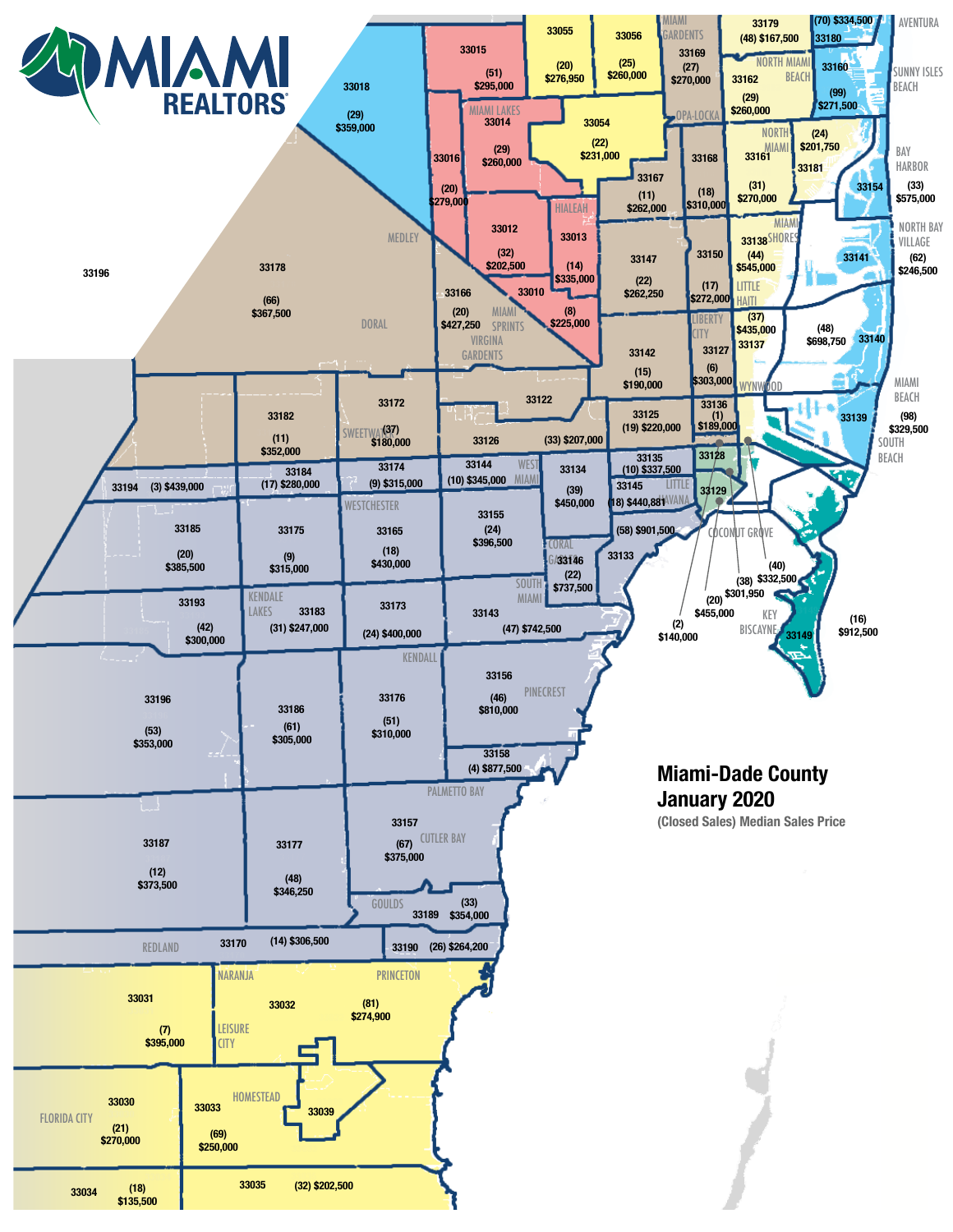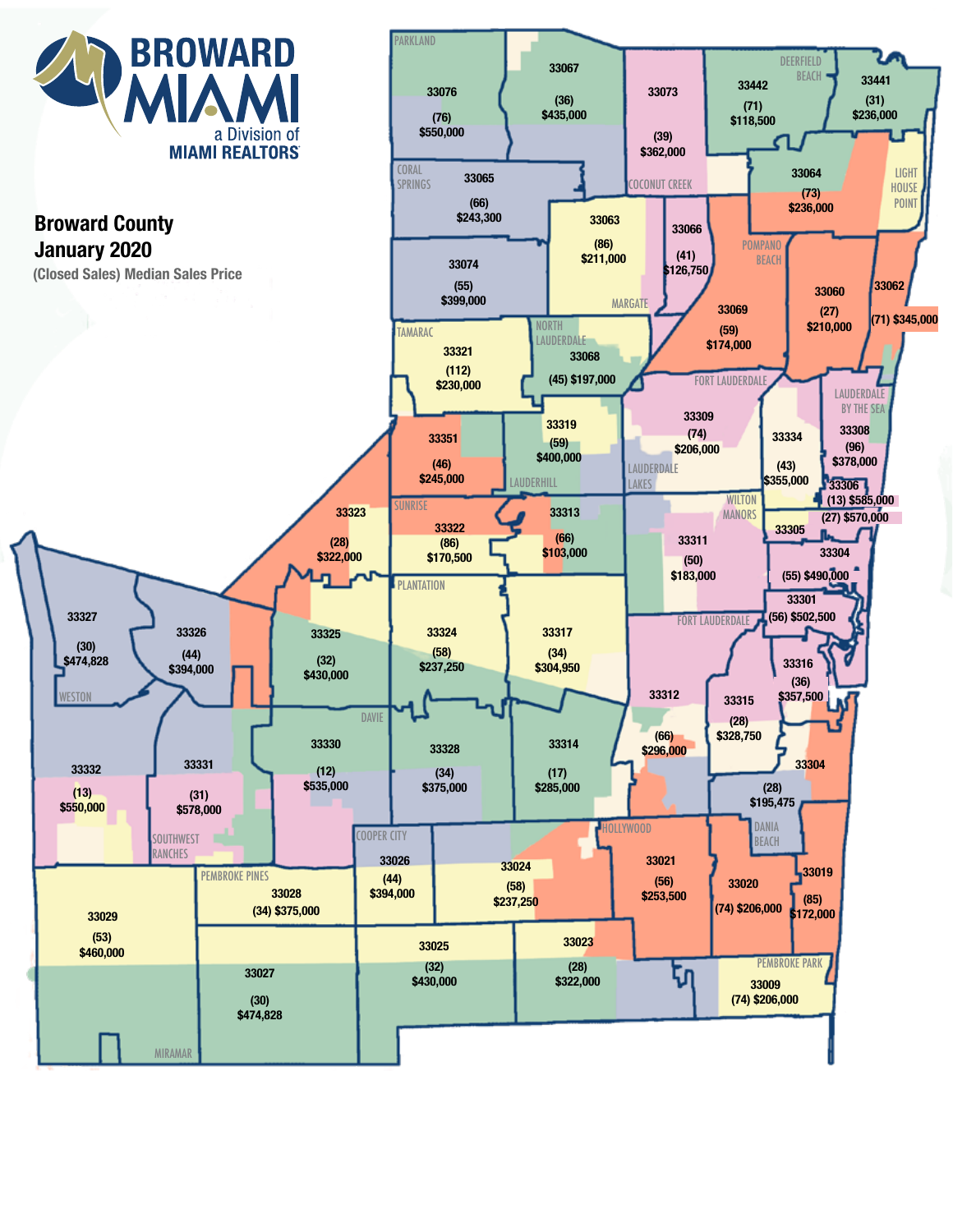

**(Closed Sales) Median Sales Price Palm Beach County January 2020**